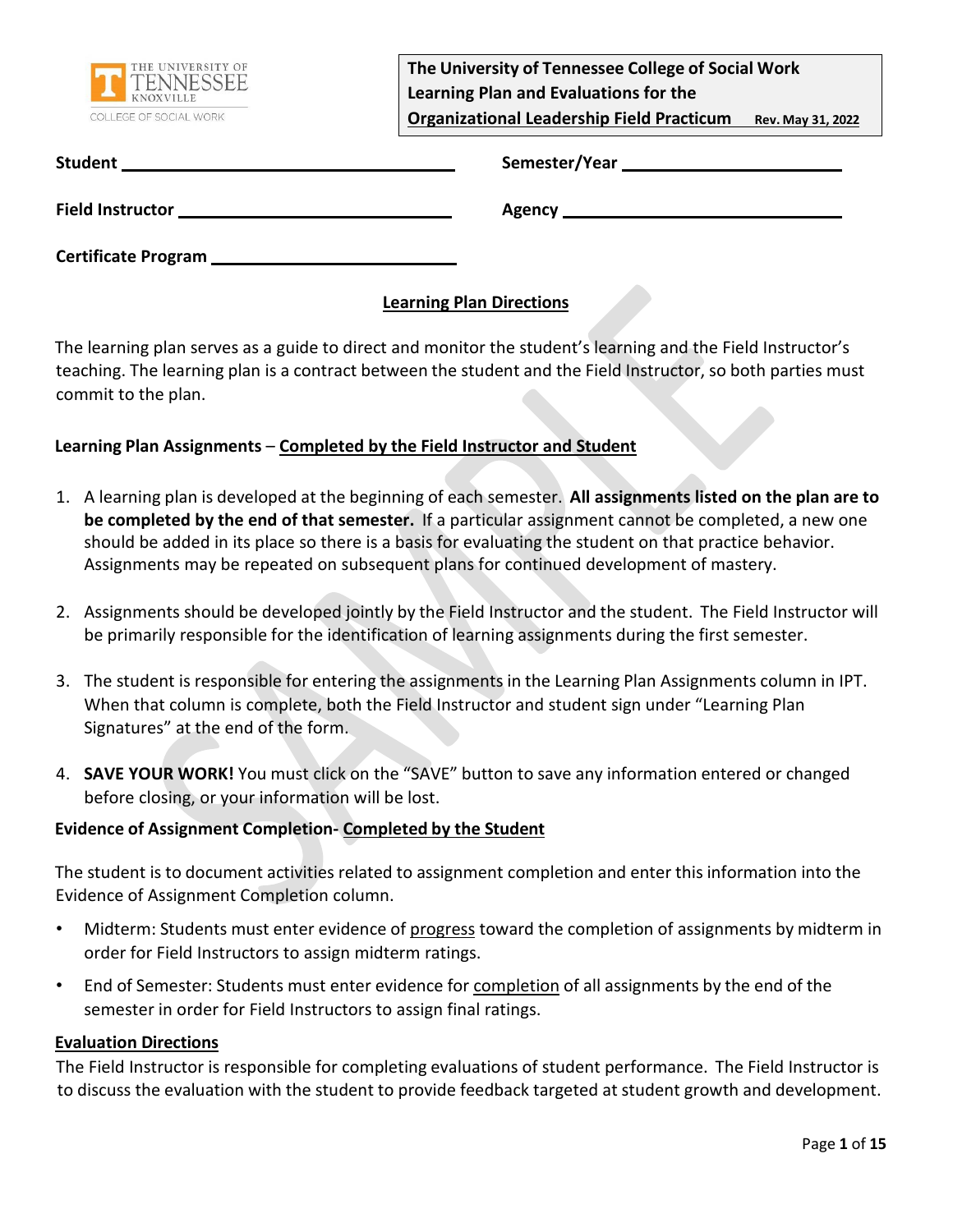### **Midterm Ratings** - **Completed by Field Instructor**

The Field Instructor is to assess the student's demonstrated competency for each practice behavior, reviewing the evidence provided by the student, and using the evaluation rating scale below. The midterm ratings are not used to calculate the student's grade. Midterm ratings are intended to provide feedback and identify areas for growth.

### **Final (End of Semester) Ratings-Completed by Field Instructor**

The Field Instructor is to assess the student's demonstrated competency for each practice behavior, reviewing the evidence provided by the student and using the evaluation rating scale.

**Please note**: The rating of NI is not available for the end of semester evaluation.

The student should review the evaluation, enter comments, and sign the learning plan first. The Field Instructor should not sign until the student has had the opportunity to review the evaluation, enter comments, and sign the evaluation.

The Field Instructor should enter the final signature when all evidence, ratings, and comments have been entered. A final signature locks the form.

### **Evaluation Rating Scale**

**4 = Advanced Competence** - Student consistently demonstrates effective integration of knowledge, values, and skills at a more advanced level than would be expected for a student at this point in the MSSW program. Student consistently exceeds performance expectations. Student goes "above and beyond" on assignments and consistently seeks and integrates feedback to enhance competency.

**3 = Competence** – Student demonstrates consistent integration of knowledge, values, and skills at the expected level of performance for a student at this point in the MSSW program. Student is meeting expectations on all assignments and integrates feedback to enhance competency.

**2 = Emerging Competence** – Student demonstrates beginning capacity to integrate knowledge, values, and skills. Student is using feedback to build competency, but performance is not yet at the expected level for where the student is in the MSSW program. In the first semester of placement, a student often receives a rating of 2 on one or more practice behaviors due to insufficient opportunity to practice the skill.

**Please note:** Emerging competence is an acceptable rating at midterm and at the end of the semester **UNLESS** the 2 is assigned on the end of semester evaluation for the student's final semester in the placement. Students are expected to demonstrate appropriate competence and receive a rating of at least 3 on all practice behaviors by the end of the placement. A rating of 2 should not be assigned to a student on the end of semester evaluation for the final semester of placement unless there are concerns about the student's readiness for graduation and performance as a new professional social worker.

If a student earns multiple ratings of 2 on an evaluation, the student and Field Instructor should discuss and document what is needed for the student to achieve competence and forward the documentation to the field coordinator.

**1 = Insufficient Competence** – Student does not demonstrate essential knowledge, values, and/or skills. Student is not completing assignments adequately and is not responding appropriately to feedback. This student may receive a grade of No Credit for field.

**NI= Not Initiated** – (**Mid-term Evaluation only)** – This rating signifies that student has not yet had the opportunity to complete specific assignments and to demonstrate the relevant knowledge, values and skills.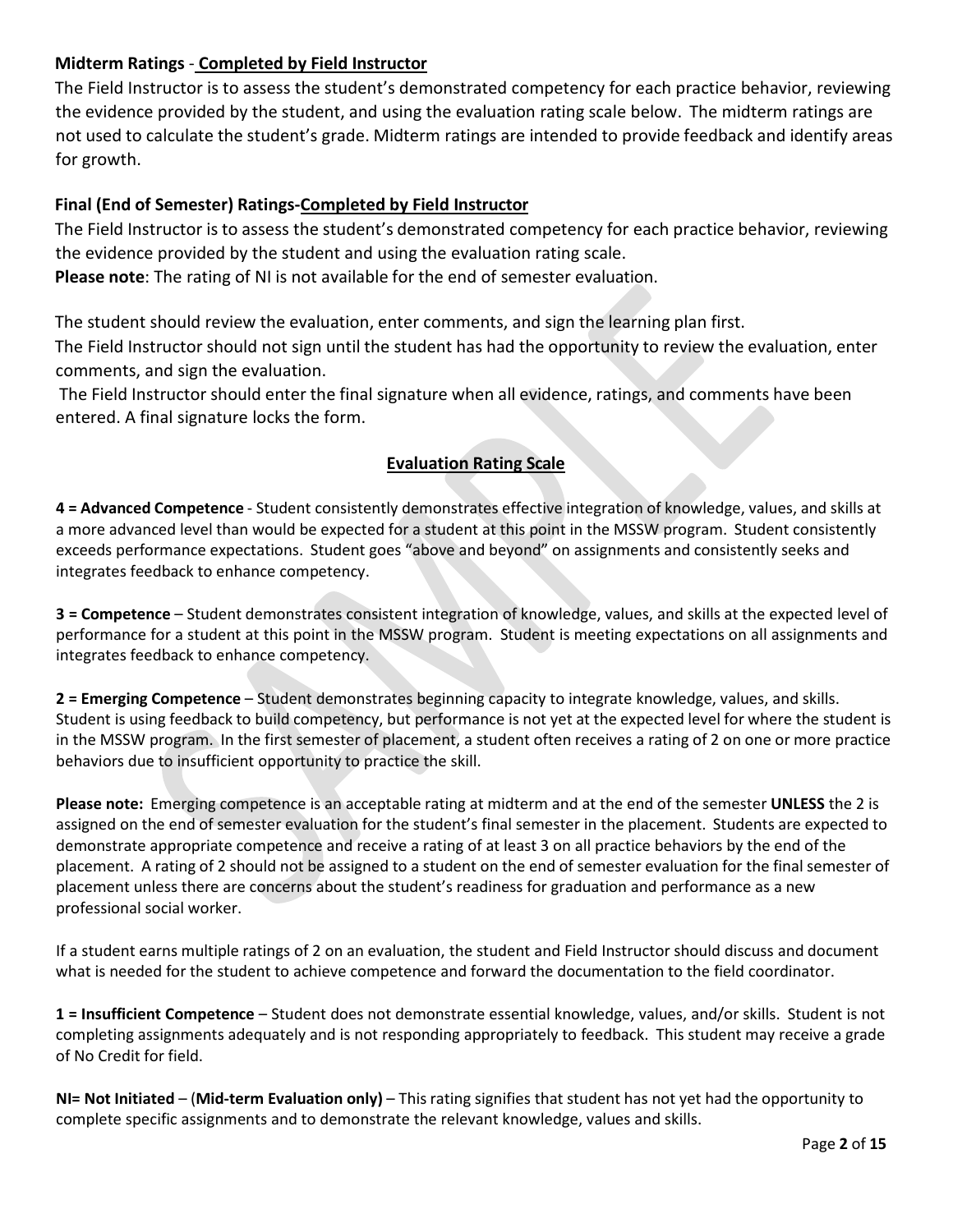| <b>Competency 1 - Ethics and Professional Behavior</b>                                                                                                                                                                                                                                              |                                                                                                           |                                                    |         |                        |
|-----------------------------------------------------------------------------------------------------------------------------------------------------------------------------------------------------------------------------------------------------------------------------------------------------|-----------------------------------------------------------------------------------------------------------|----------------------------------------------------|---------|------------------------|
| Demonstrate Ethical and Professional Behavior at an Advanced Level with Organizations and Communities                                                                                                                                                                                               |                                                                                                           |                                                    |         |                        |
| <b>Practice Behaviors</b>                                                                                                                                                                                                                                                                           | <b>Learning Plan Assignments</b><br>Please list at least one<br>assignment for each practice<br>behavior. | <b>Evidence of Assignment</b><br><b>Completion</b> | Midterm | <b>Final</b><br>Rating |
| 1. Make ethical<br>decisions by applying<br>the standards of the<br>NASW Code of Ethics,<br>relevant laws and<br>regulations, models<br>for ethical decision-<br>making, ethical<br>conduct of research,<br>and collaborating<br>professionals' codes<br>of ethics as<br>appropriate to<br>context. |                                                                                                           |                                                    |         |                        |
| 2. Use self-reflection<br>and self-regulation to<br>manage personal<br>values and maintain<br>professionalism in<br>practice situations.                                                                                                                                                            |                                                                                                           |                                                    |         |                        |
| 3. Demonstrate<br>professional<br>demeanor in<br>behavior;<br>appearance; and oral,<br>written, and<br>electronic<br>communication.                                                                                                                                                                 |                                                                                                           |                                                    |         |                        |

Ī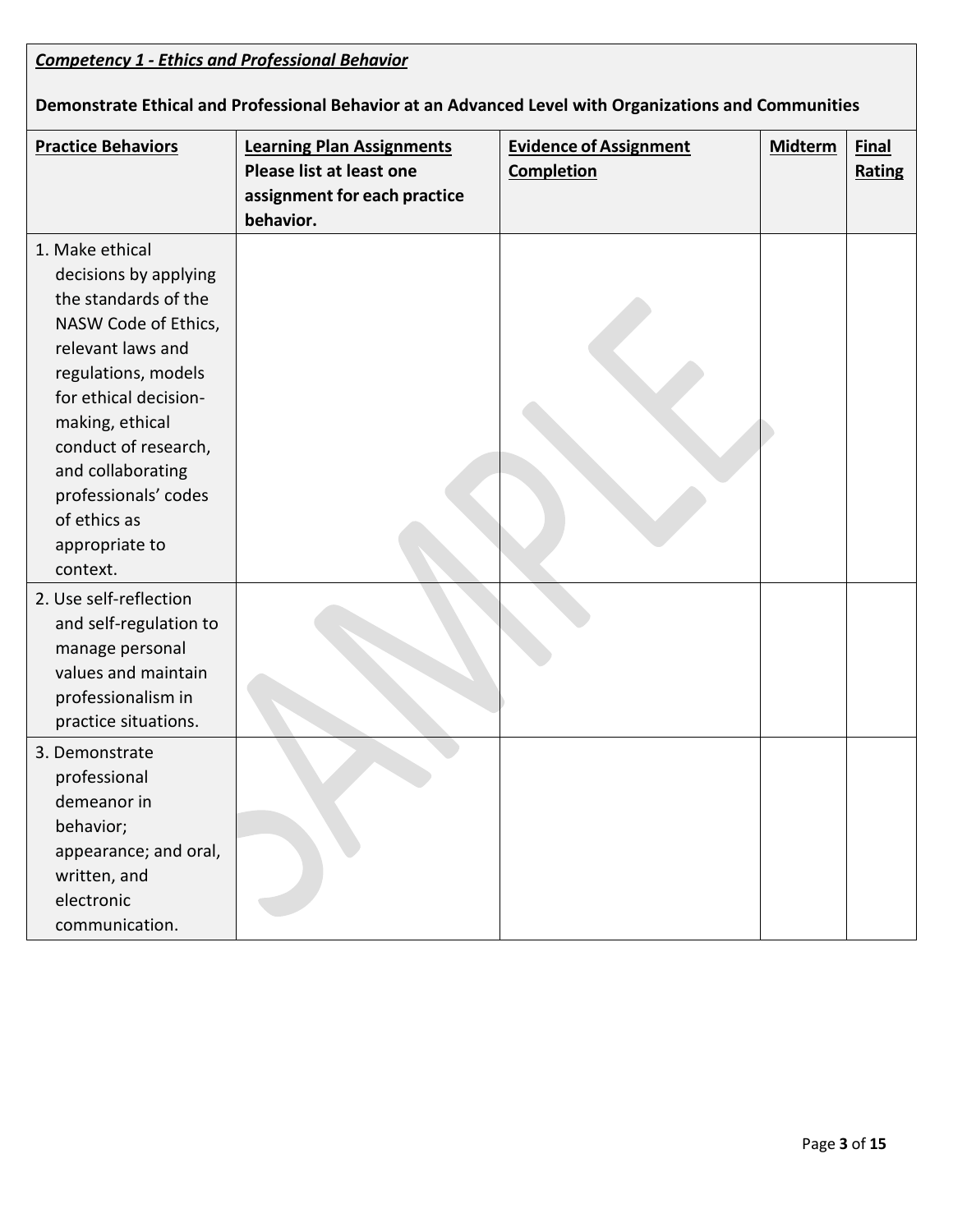| 4. Use technology<br>ethically and<br>appropriately to<br>facilitate practice<br>outcomes.                                                                                 |  |  |
|----------------------------------------------------------------------------------------------------------------------------------------------------------------------------|--|--|
| 5. Use supervision and<br>consultation to guide<br>professional<br>judgment and<br>behavior and biases<br>especially as it relates<br>to historically<br>oppressed groups. |  |  |

# *Competency 2 - Diversity*

**Engage in Cultural Humility and Anti-racist and Anti-Oppressive Practice at an Advanced Level with Organizations and Communities**

| <b>Practice Behaviors</b>                                                                                                                                                                | <b>Learning Plan Assignments</b><br>Please list at least one<br>assignment for each practice<br>behavior. | <b>Evidence of Assignment</b><br><b>Completion</b> | <b>Midterm</b> | <b>Final</b><br>Rating |
|------------------------------------------------------------------------------------------------------------------------------------------------------------------------------------------|-----------------------------------------------------------------------------------------------------------|----------------------------------------------------|----------------|------------------------|
| 1. Critically examine,<br>elevate, and apply<br>anti-racist and anti-<br>oppressive practice<br>at the micro, mezzo,<br>and macro levels,<br>including on<br>interprofessional<br>teams. |                                                                                                           |                                                    |                |                        |
| 2. Present themselves<br>as learners of others'<br>experiences and<br>engage clients and<br>constituencies as<br>experts of their own<br>experiences.                                    |                                                                                                           |                                                    |                |                        |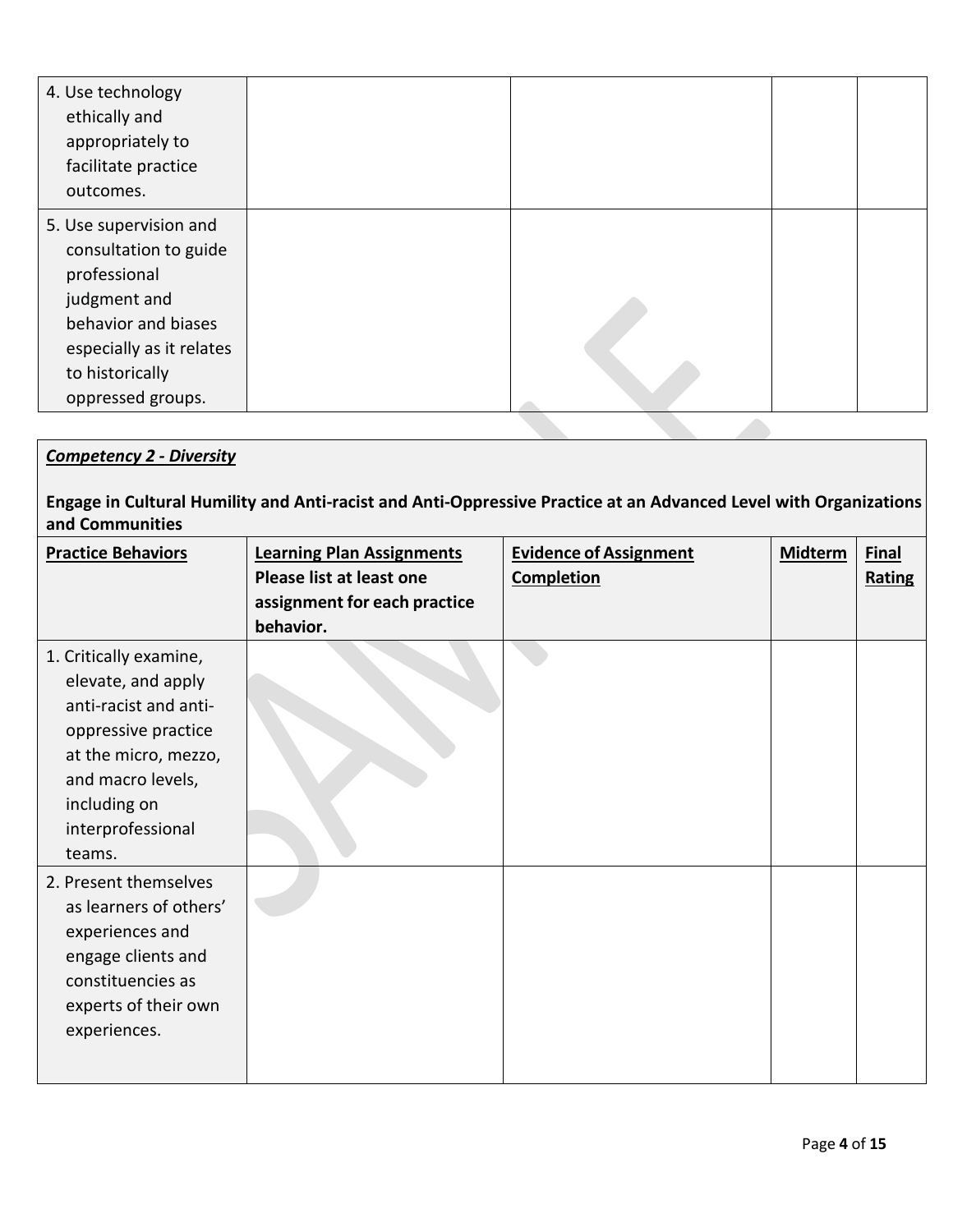# *Competency 3 – Advocacy*

**Advance Human Rights and Social, Economic, and Environmental Justice at an Advanced Level with Organizations and Communities**

| <b>Practice Behaviors</b> | <b>Learning Plan Assignments</b><br>Please list at least one<br>assignment for each practice<br>behavior. | <b>Evidence of Assignment</b><br><b>Completion</b> | <b>Midterm</b> | <b>Final</b><br>Rating |
|---------------------------|-----------------------------------------------------------------------------------------------------------|----------------------------------------------------|----------------|------------------------|
| 1. Apply understanding    |                                                                                                           |                                                    |                |                        |
| of social, economic,      |                                                                                                           |                                                    |                |                        |
| racial, and               |                                                                                                           |                                                    |                |                        |
| environmental             |                                                                                                           |                                                    |                |                        |
| justice to advocate       |                                                                                                           |                                                    |                |                        |
| for human rights at       |                                                                                                           |                                                    |                |                        |
| the individual and        |                                                                                                           |                                                    |                |                        |
| system levels.            |                                                                                                           |                                                    |                |                        |
| 2. Engage in              |                                                                                                           |                                                    |                |                        |
| interprofessional         |                                                                                                           |                                                    |                |                        |
| practices that            |                                                                                                           |                                                    |                |                        |
| advance social,           |                                                                                                           |                                                    |                |                        |
| economic, racial,         |                                                                                                           |                                                    |                |                        |
| and environmental         |                                                                                                           |                                                    |                |                        |
| justice.                  |                                                                                                           |                                                    |                |                        |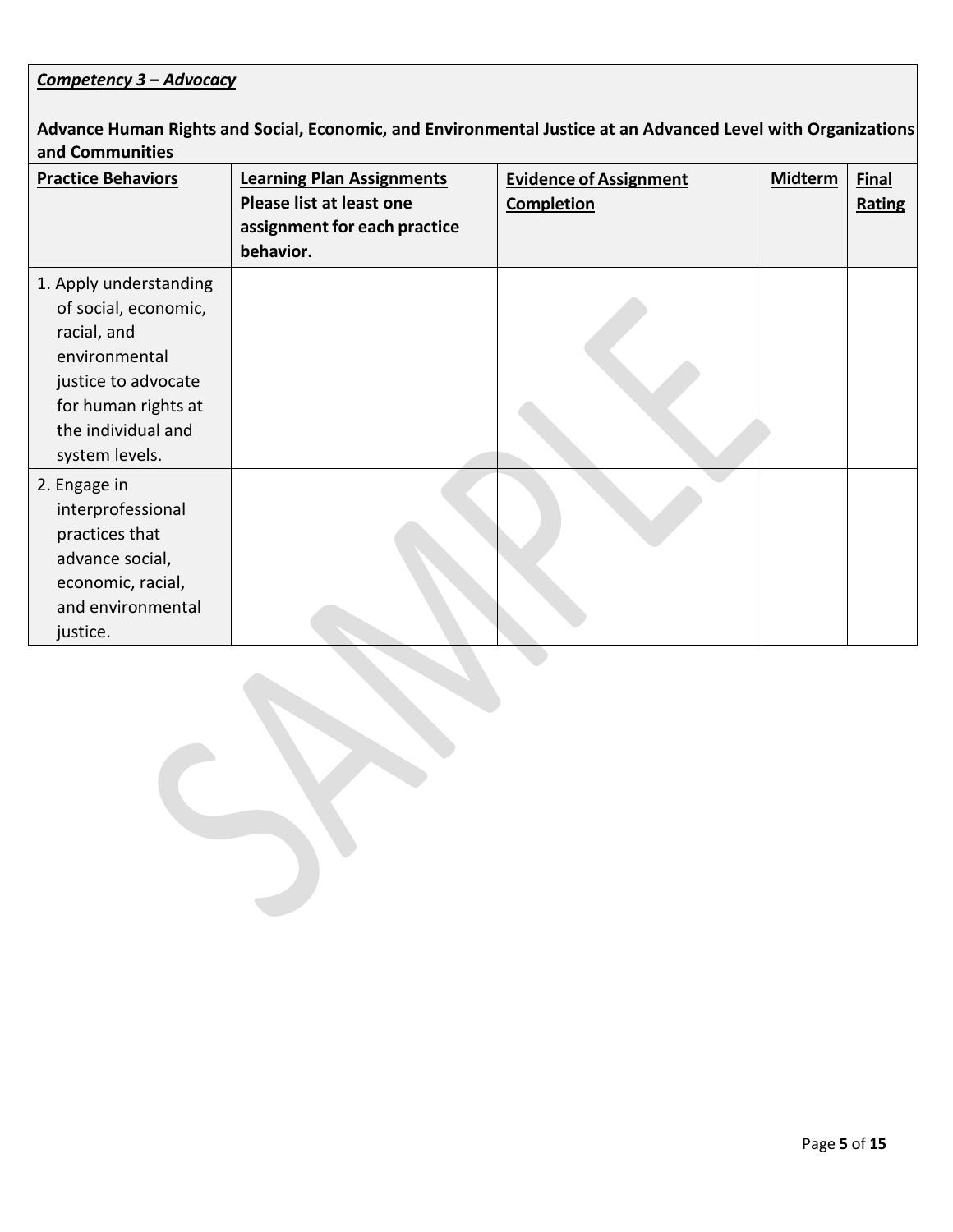# *Competency 4- Research*

**Engage In Practice-informed Research and Research-informed Practice at an Advanced Level with Organizations and Communities**

| <b>Practice Behaviors</b>                                                                                                                                          | <b>Learning Plan Assignments</b><br>Please list at least one<br>assignment for each practice<br>behavior. | <b>Evidence of Assignment</b><br><b>Completion</b> | <b>Midterm</b> | <b>Final</b><br>Rating |
|--------------------------------------------------------------------------------------------------------------------------------------------------------------------|-----------------------------------------------------------------------------------------------------------|----------------------------------------------------|----------------|------------------------|
| 1. Use practice<br>experience and<br>theory to inform<br>scientific inquiry and<br>research.                                                                       |                                                                                                           |                                                    |                |                        |
| 2. Apply critical<br>thinking to engage in<br>analysis of<br>quantitative and<br>qualitative research<br>methods and<br>research findings.                         |                                                                                                           |                                                    |                |                        |
| 3. Use, integrate, and<br>translate research<br>evidence from<br>appropriate<br>professions to<br>inform and improve<br>practice, policy, and<br>service delivery. |                                                                                                           |                                                    |                |                        |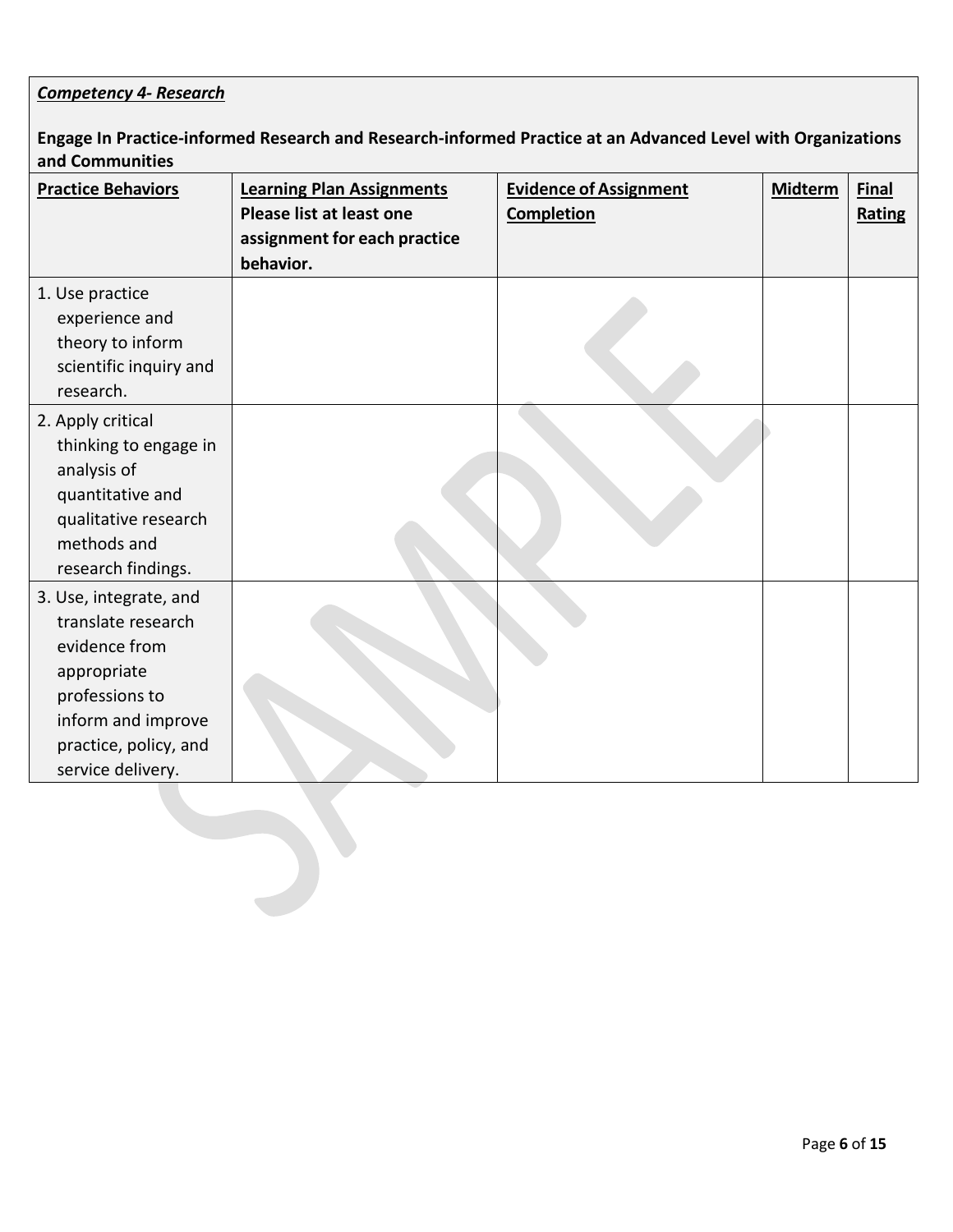| <b>Competency 5- Policy</b>                                                                                                                                                                                               |                                                                                                           |                                                    |                |                               |
|---------------------------------------------------------------------------------------------------------------------------------------------------------------------------------------------------------------------------|-----------------------------------------------------------------------------------------------------------|----------------------------------------------------|----------------|-------------------------------|
| Engage in Policy Practice at an Advanced Level with Organizations and Communities                                                                                                                                         |                                                                                                           |                                                    |                |                               |
| <b>Practice Behaviors</b>                                                                                                                                                                                                 | <b>Learning Plan Assignments</b><br>Please list at least one<br>assignment for each practice<br>behavior. | <b>Evidence of Assignment</b><br><b>Completion</b> | <b>Midterm</b> | <b>Final</b><br><b>Rating</b> |
| 1. Identify social policy<br>at the local, state,<br>and federal level<br>that impacts well-<br>being, service<br>delivery, and access<br>to social services<br>among historically<br>oppressed<br>communities.           |                                                                                                           |                                                    |                |                               |
| 2. Assess how social<br>welfare and<br>economic policies<br>impact the delivery<br>of and access to<br>health, behavioral<br>health, and social<br>services.                                                              |                                                                                                           |                                                    |                |                               |
| 3. Apply critical<br>thinking and<br>interprofessional<br>skills to analyze,<br>formulate, and<br>advocate for policies<br>that advance human<br>rights and social,<br>economic, racial,<br>and environmental<br>justice. |                                                                                                           |                                                    |                |                               |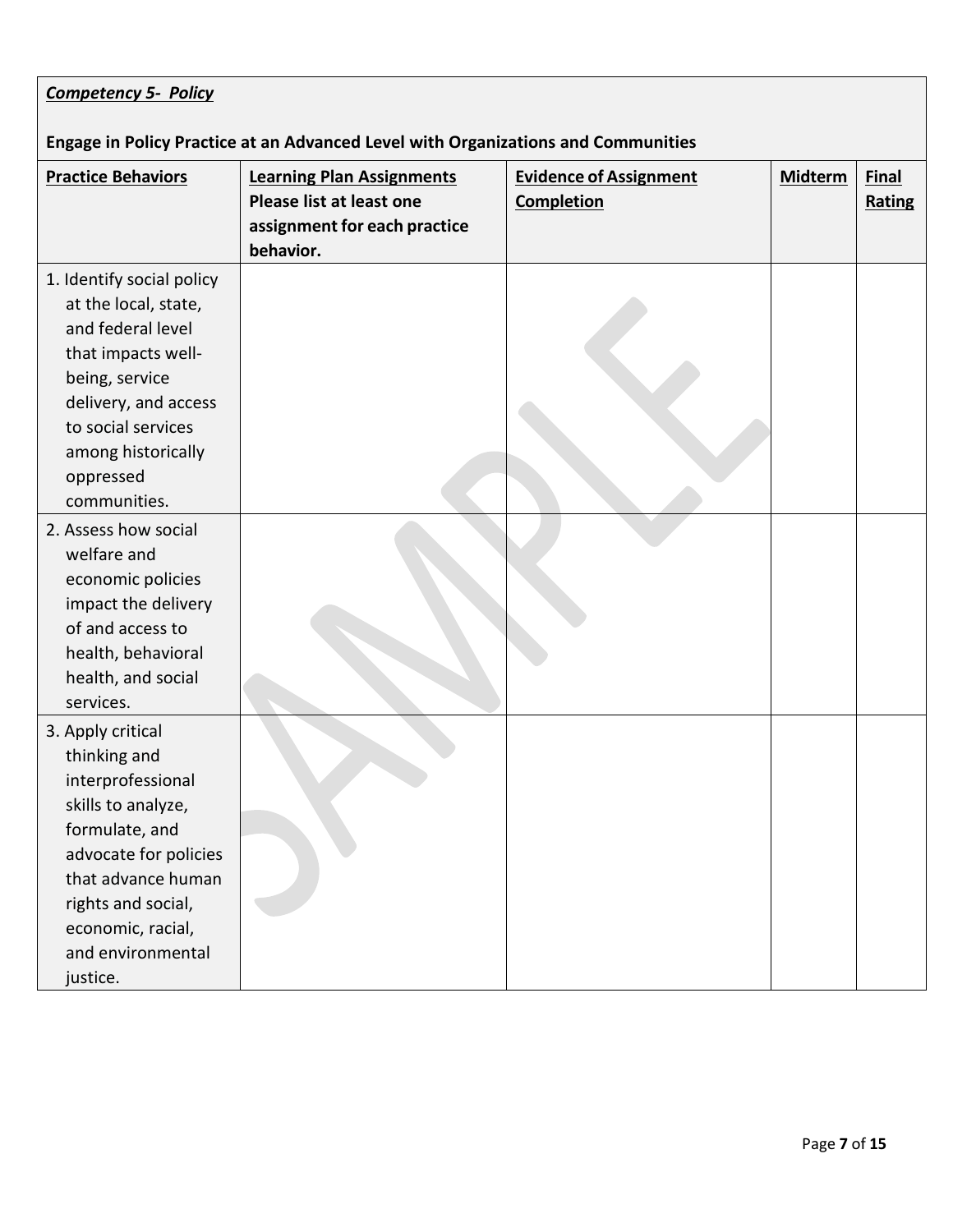| <b>Competency 6- Engagement</b>                                                                |                                                                                                           |                                                    |         |                        |
|------------------------------------------------------------------------------------------------|-----------------------------------------------------------------------------------------------------------|----------------------------------------------------|---------|------------------------|
| Engage with Individuals, Families, Groups, Organizations, and Communities at an Advanced Level |                                                                                                           |                                                    |         |                        |
| <b>Practice Behaviors</b>                                                                      | <b>Learning Plan Assignments</b><br>Please list at least one<br>assignment for each practice<br>behavior. | <b>Evidence of Assignment</b><br><b>Completion</b> | Midterm | <b>Final</b><br>Rating |
| 1. Apply knowledge of                                                                          |                                                                                                           |                                                    |         |                        |
| human behavior and                                                                             |                                                                                                           |                                                    |         |                        |
| the social                                                                                     |                                                                                                           |                                                    |         |                        |
| environment,                                                                                   |                                                                                                           |                                                    |         |                        |
| person-in-                                                                                     |                                                                                                           |                                                    |         |                        |
| environment, and                                                                               |                                                                                                           |                                                    |         |                        |
| other                                                                                          |                                                                                                           |                                                    |         |                        |
| multidisciplinary                                                                              |                                                                                                           |                                                    |         |                        |
| theoretical                                                                                    |                                                                                                           |                                                    |         |                        |
| frameworks through                                                                             |                                                                                                           |                                                    |         |                        |
| an anti-oppressive                                                                             |                                                                                                           |                                                    |         |                        |
| and anti-racist lens                                                                           |                                                                                                           |                                                    |         |                        |
| to engage with                                                                                 |                                                                                                           |                                                    |         |                        |
| clients and                                                                                    |                                                                                                           |                                                    |         |                        |
| constituencies.                                                                                |                                                                                                           |                                                    |         |                        |
| 2. Use empathy,                                                                                |                                                                                                           |                                                    |         |                        |
| reflection, and                                                                                |                                                                                                           |                                                    |         |                        |
| interpersonal skills                                                                           |                                                                                                           |                                                    |         |                        |
| to effectively engage                                                                          |                                                                                                           |                                                    |         |                        |
| diverse clients and                                                                            |                                                                                                           |                                                    |         |                        |
| constituencies.                                                                                |                                                                                                           |                                                    |         |                        |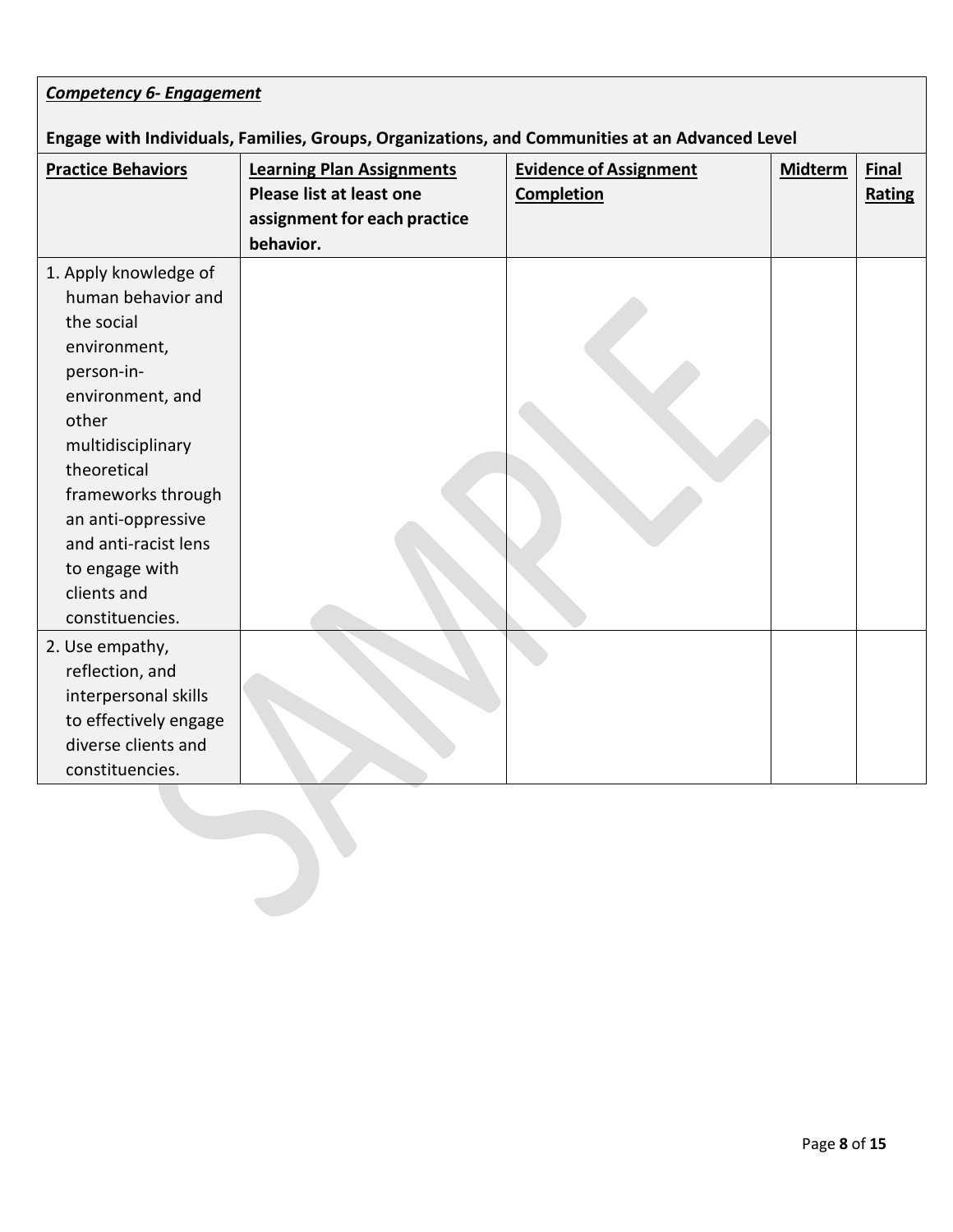| <b>Competency 7- Assessment</b>                                                                           |                                                    |                                                                                           |                        |
|-----------------------------------------------------------------------------------------------------------|----------------------------------------------------|-------------------------------------------------------------------------------------------|------------------------|
|                                                                                                           |                                                    |                                                                                           |                        |
| <b>Learning Plan Assignments</b><br>Please list at least one<br>assignment for each practice<br>behavior. | <b>Evidence of Assignment</b><br><b>Completion</b> | <b>Midterm</b>                                                                            | <b>Final</b><br>Rating |
|                                                                                                           |                                                    |                                                                                           |                        |
|                                                                                                           |                                                    |                                                                                           |                        |
|                                                                                                           |                                                    | Assess Individuals, Families, Groups, Organizations, and Communities at an Advanced Level |                        |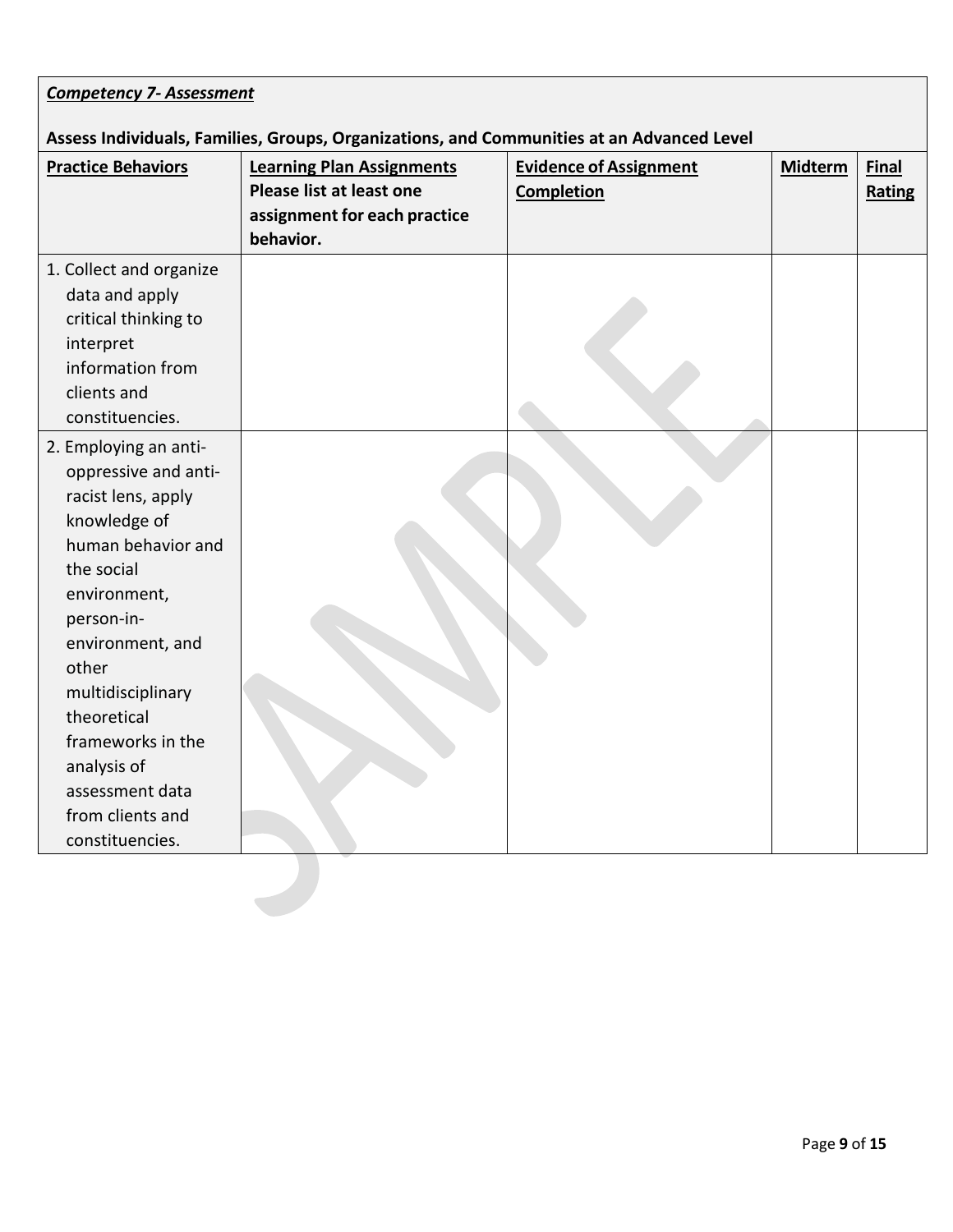| 3. Develop mutually   |  |  |
|-----------------------|--|--|
| agreed-on             |  |  |
| intervention goals    |  |  |
| and objectives based  |  |  |
| on the critical       |  |  |
| assessment of         |  |  |
| strengths, needs,     |  |  |
| and challenges        |  |  |
| within clients and    |  |  |
| constituencies.       |  |  |
| 4. Select appropriate |  |  |
| intervention          |  |  |
| strategies based on   |  |  |
| the assessment,       |  |  |
| research knowledge,   |  |  |
| and values and        |  |  |
| preferences of        |  |  |
| clients and           |  |  |
| constituencies.       |  |  |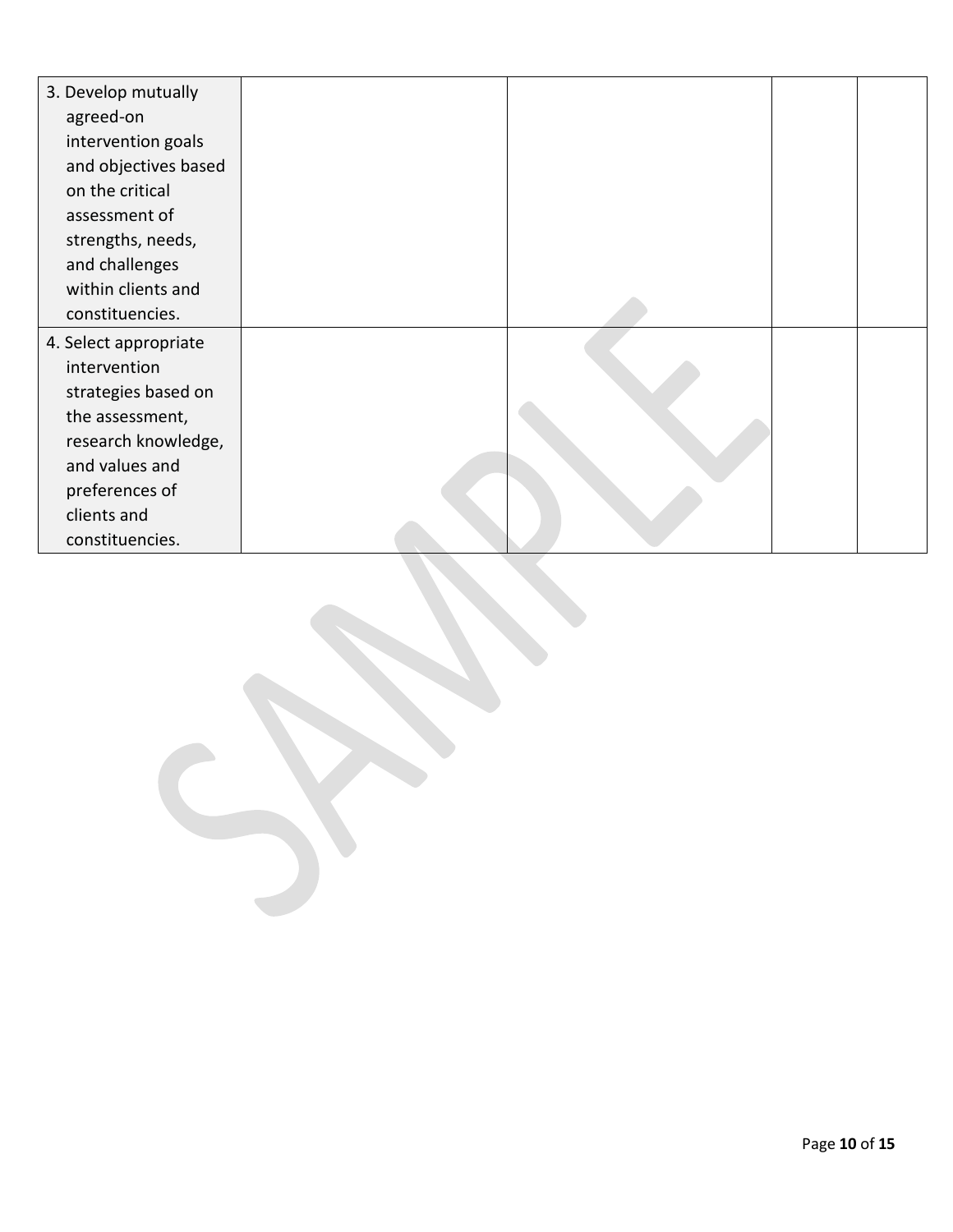| <b>Competency 8- Intervention</b>                                                                                                                                                                                                                                                               |                                                                                                           |                                                    |                |                        |
|-------------------------------------------------------------------------------------------------------------------------------------------------------------------------------------------------------------------------------------------------------------------------------------------------|-----------------------------------------------------------------------------------------------------------|----------------------------------------------------|----------------|------------------------|
| Intervene with Individuals, Families, Groups, Organizations, and Communities at an Advanced Level                                                                                                                                                                                               |                                                                                                           |                                                    |                |                        |
| <b>Practice Behaviors</b>                                                                                                                                                                                                                                                                       | <b>Learning Plan Assignments</b><br>Please list at least one<br>assignment for each practice<br>behavior. | <b>Evidence of Assignment</b><br><b>Completion</b> | <b>Midterm</b> | <b>Final</b><br>Rating |
| 1. Critically choose and<br>implement<br>interventions to<br>achieve practice<br>goals and enhance<br>capacities of clients<br>and constituencies.                                                                                                                                              |                                                                                                           |                                                    |                |                        |
| 2. Employing an anti-<br>oppressive and anti-<br>racist lens, apply<br>knowledge of<br>human behavior and<br>the social<br>environment,<br>person-in-<br>environment, and<br>other<br>multidisciplinary<br>theoretical<br>frameworks in<br>interventions with<br>clients and<br>constituencies. |                                                                                                           |                                                    |                |                        |
| 3. Use inter-<br>professional<br>collaboration as<br>appropriate to<br>achieve beneficial<br>practice outcomes.                                                                                                                                                                                 |                                                                                                           |                                                    |                |                        |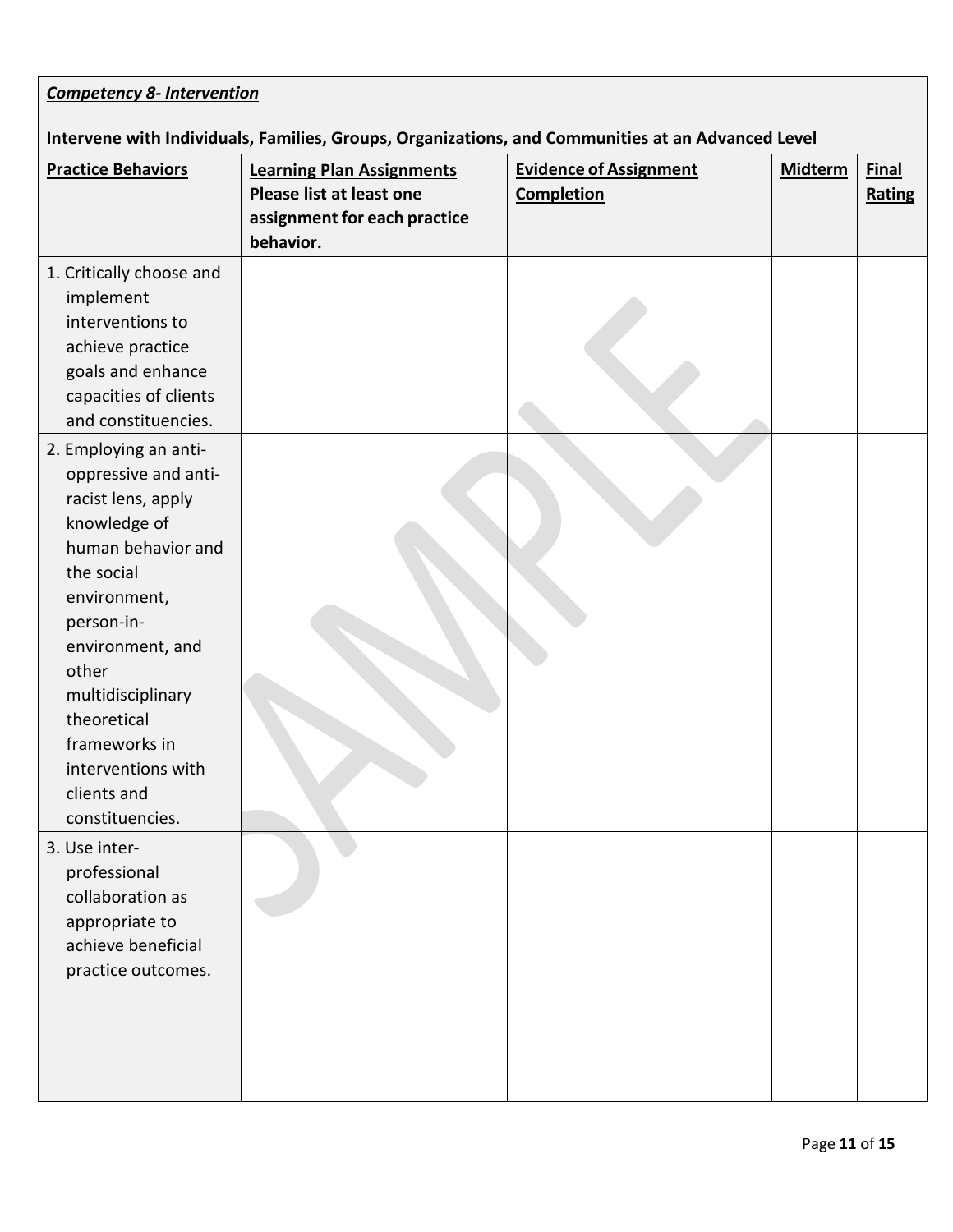| 4. Negotiate, mediate,<br>and advocate with |  |  |
|---------------------------------------------|--|--|
| and on behalf of                            |  |  |
| diverse clients and                         |  |  |
| constituencies.                             |  |  |
| 5. Facilitate effective                     |  |  |
| transitions and                             |  |  |
| endings that                                |  |  |
| advance mutually                            |  |  |
| agreed-on goals.                            |  |  |

# *Competency 9- Program Evaluation*

# **Evaluate Practice with Individuals, Families, Groups, Organizations, and Communities at an Advanced Level**

| <b>Practice Behaviors</b>                                                                                                                                                                                                                                                 | <b>Learning Plan Assignments</b><br><b>Please list at least one</b><br>assignment for each practice | <b>Evidence of Assignment</b><br><b>Completion</b> | <b>Midterm</b> | <b>Final</b><br>Rating |
|---------------------------------------------------------------------------------------------------------------------------------------------------------------------------------------------------------------------------------------------------------------------------|-----------------------------------------------------------------------------------------------------|----------------------------------------------------|----------------|------------------------|
| 1. Select and use<br>appropriate<br>methods for<br>evaluation of<br>outcomes.                                                                                                                                                                                             | behavior.                                                                                           |                                                    |                |                        |
| 2. Employing an anti-<br>oppressive and anti-<br>racist lens, apply<br>knowledge of<br>human behavior and<br>the social<br>environment,<br>person-in-<br>environment, and<br>other<br>multidisciplinary<br>theoretical<br>frameworks in the<br>evaluation of<br>outcomes. |                                                                                                     |                                                    |                |                        |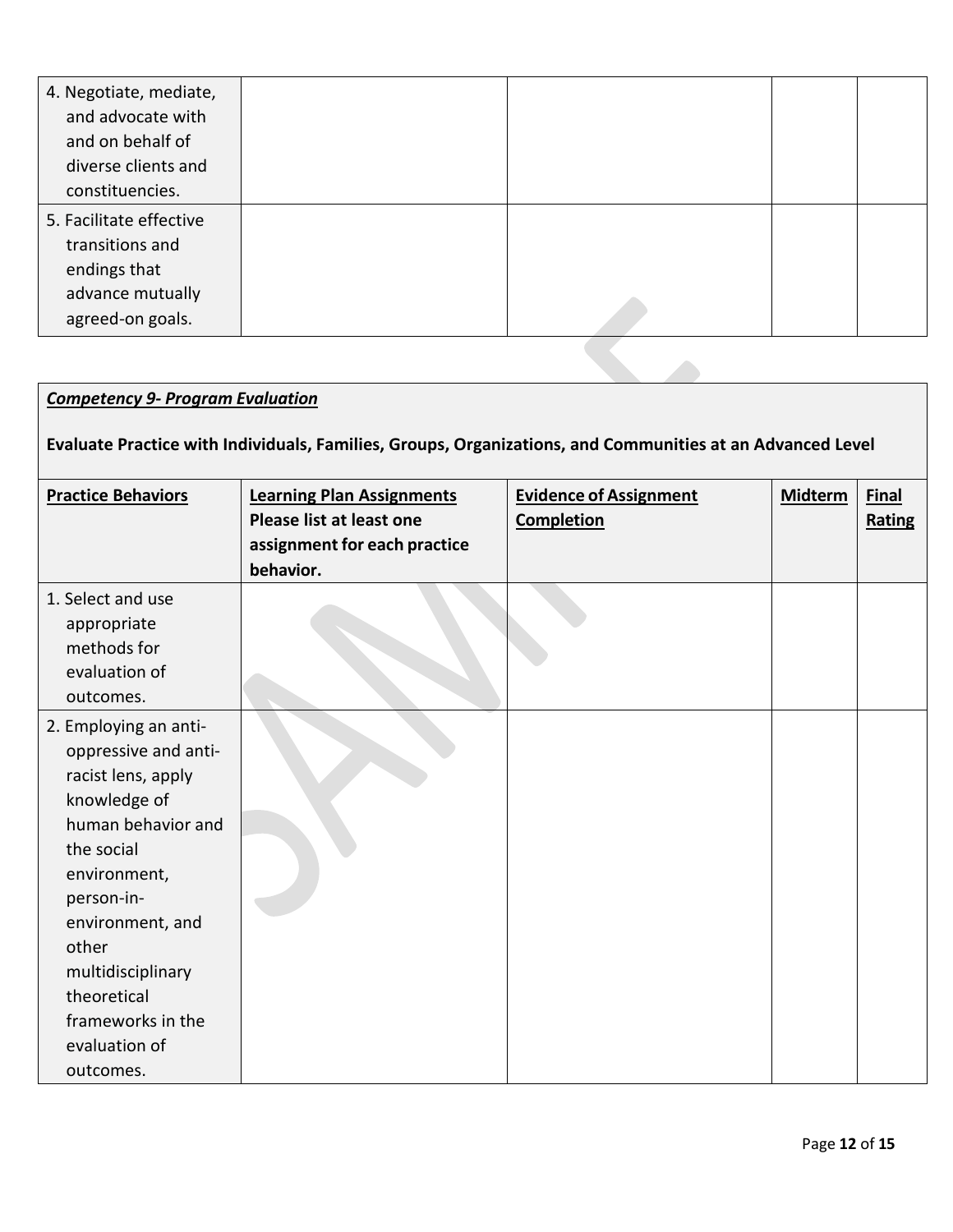| 3. Critically analyze,<br>monitor, and<br>evaluate |  |  |
|----------------------------------------------------|--|--|
| intervention and                                   |  |  |
| program processes                                  |  |  |
| and outcomes.                                      |  |  |
| 4. Apply evaluation                                |  |  |
| findings to improve                                |  |  |
| practice                                           |  |  |
| effectiveness at the                               |  |  |
| micro, mezzo, and                                  |  |  |
| macro levels.                                      |  |  |

### *Competency 10- Trauma-Responsive Practice*

# **Engage in trauma-responsive practice at an Advanced Level with Organizations and Communities**

| <b>Practice Behaviors</b>                                                                                                                                                                                  | <b>Learning Plan Assignments</b><br>Please list at least one<br>assignment for each practice<br>behavior. | <b>Evidence of Assignment</b><br><b>Completion</b> | <b>Midterm</b> | <b>Final</b><br><b>Rating</b> |
|------------------------------------------------------------------------------------------------------------------------------------------------------------------------------------------------------------|-----------------------------------------------------------------------------------------------------------|----------------------------------------------------|----------------|-------------------------------|
| 1. Demonstrate<br>understanding of<br>principles of trauma-<br>responsive practice<br>and collaborate with<br>other professionals<br>to apply those<br>practices with<br>organizations and<br>communities? |                                                                                                           |                                                    |                |                               |
| 2. Recognize,<br>empower, and foster<br>resiliency factors at<br>the micro, mezzo,<br>and macro levels.                                                                                                    |                                                                                                           |                                                    |                |                               |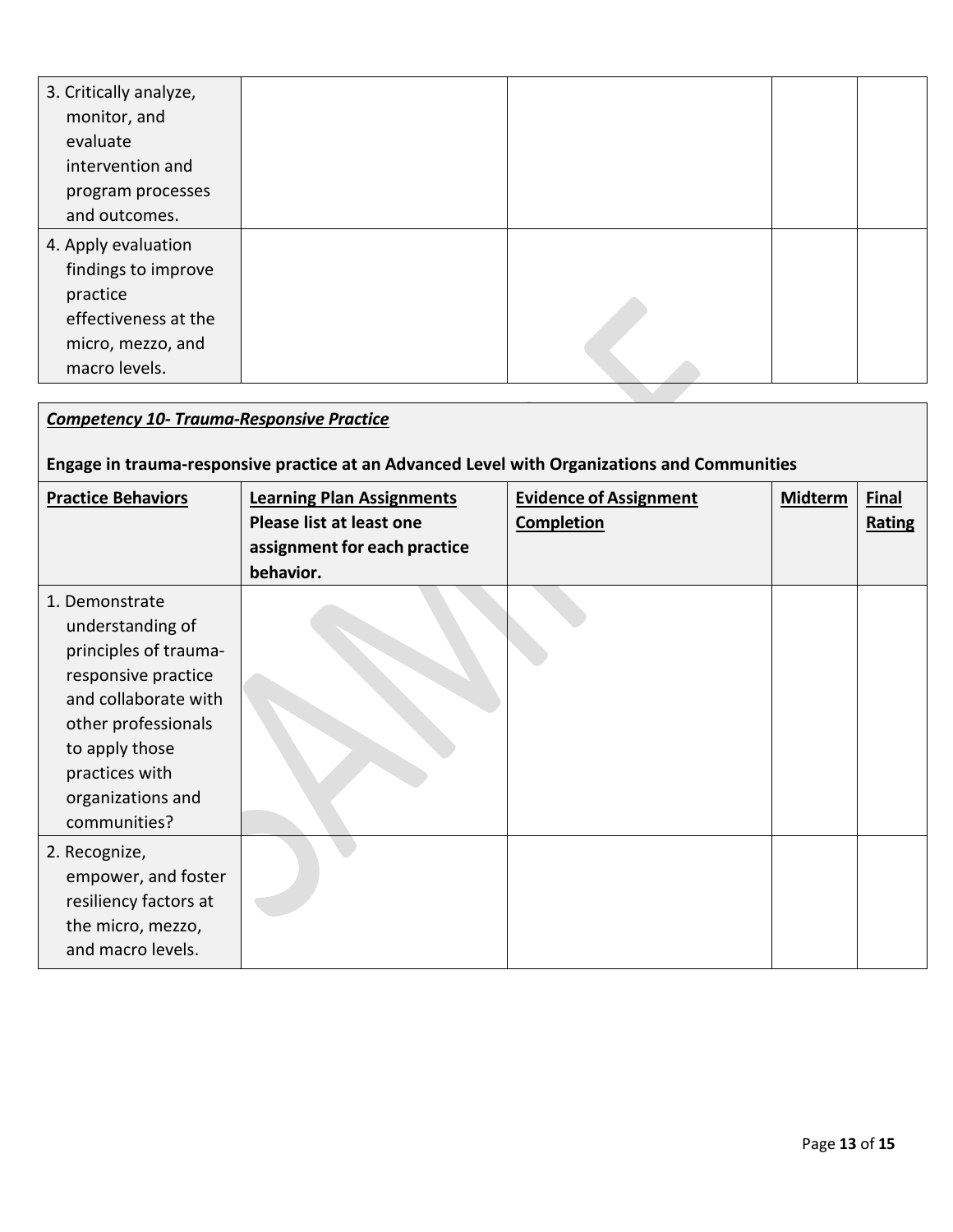| 3. Demonstrate        |  |  |
|-----------------------|--|--|
| understanding of      |  |  |
| historical and racial |  |  |
| trauma, including     |  |  |
| the role of trauma-   |  |  |
| informed systems,     |  |  |
| and its impact on     |  |  |
| populations who       |  |  |
| have been             |  |  |
| oppressed.            |  |  |

### **Field Instructor Summary Feedback for Midterm Evaluation:**

**Student Comments on Midterm Evaluation:** 

**Field Instructor Summary Feedback for Final Evaluation:**

**Student Comments on Final Evaluation:**